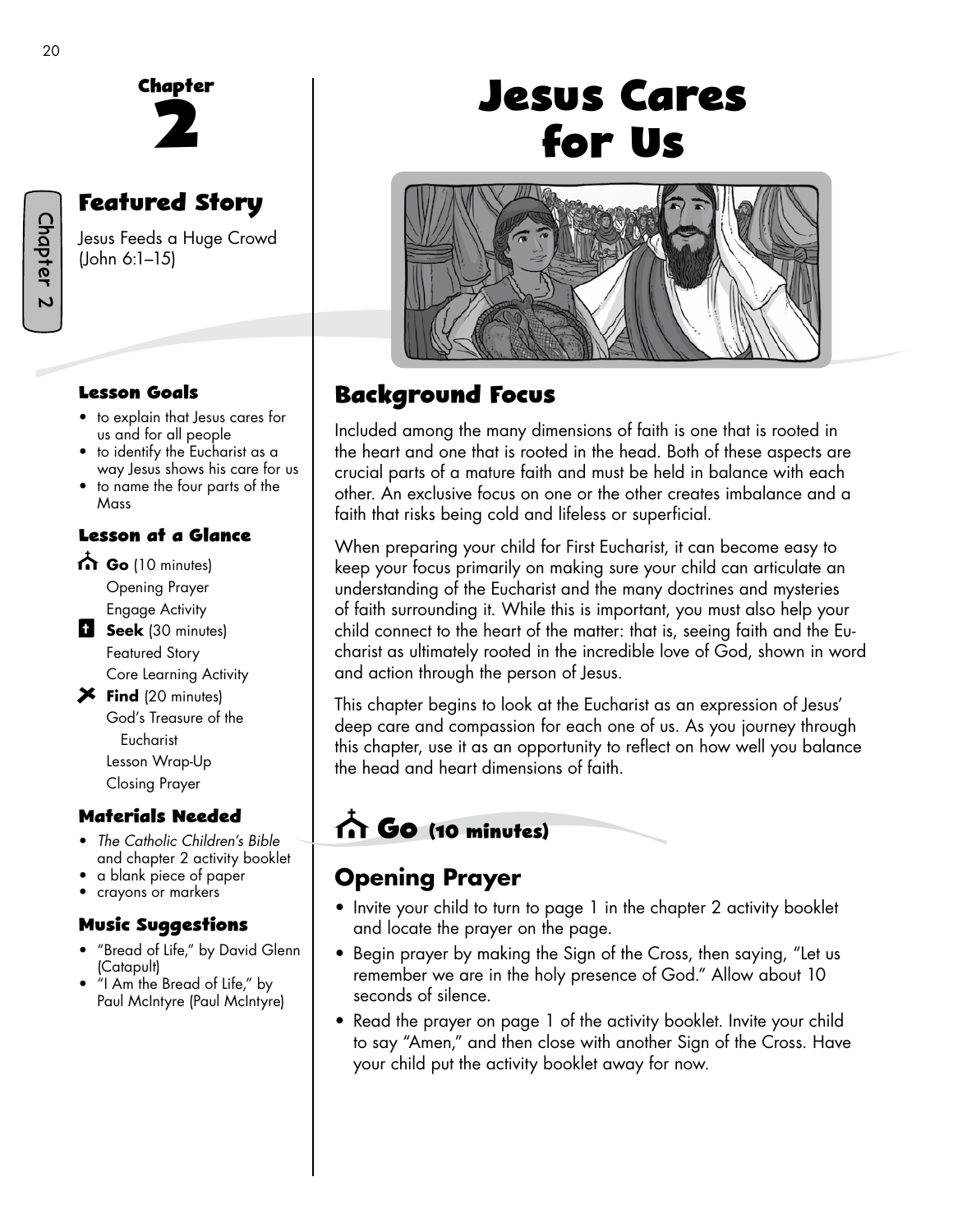### **Engage Activity**

- Draw a picture of Jesus on a piece of paper (even if it is a stick figure).
- Invite your child to brainstorm as many things they know about Jesus as they can. Write their responses on the piece of paper around the picture of Jesus.
- Highlight or circle "Jesus Loves Us" or "Jesus Cares for Us," if these have been mentioned by your child. If they have not been mentioned, write them on the piece of paper and highlight them in some way.
- Tell your child that today they are going to learn about ways Jesus shows us he cares for us by giving us the gift of the Eucharist.

# **Seek (30 minutes)**

### **Featured Story**

- Invite your child to find John 6:1–15 in *The Catholic Children's Bible* (page 1665).
- Direct your child to turn the page and place an "I found it!" sticker next to the Featured Story (page 1666). Tell them that the words between the leaves on page 1666 are a shortened version of the Scripture story on the previous page.
- Ask your child to look at the artwork on pages 1666–1667. Invite them to describe what they see in the artwork and to predict what the Bible story might be about.
- Read the title on the page, and then read the Bible story to your child.
- Ask several questions to check for comprehension, such as these:
	- ¾ How many loaves were there at the beginning? *(five)*
	- ¾ How many fish were there at the beginning? *(two)*
	- ¾ What did Jesus do in the story? *(Jesus made the five loaves and two fish multiply enough to feed all of the people.)*

#### **Understand It!**

- Read Understand It! on page 1667.
- Invite your child to summarize what they just heard, asking them key questions to check for comprehension.
- Review some of these key points:
	- ° Jesus cared for the people and found a way to make sure they were all fed.
	- ° Jesus could do wonderful things like this because he is God.
	- ° Jesus feeds people today with the Eucharist, his own Body and Blood, at Mass.
	- ° The Eucharist is Bread that is Jesus himself, the Body of Christ, and that nourishes our souls and brings us closer to God.
- Explain tp your child that another name for the *Eucharist* is *Holy Communion* and that they may hear both of these terms used to refer to the gifts of bread and wine that become Jesus at the Mass. Tell them they will learn more about this later.
- Explore John 6:35, helping your child make the connection between Jesus as the Bread of Life and the Eucharist.

#### **Live It!**

- Read Live It! on page 1667.
- Review the terms *merciful* (showing great love and forgiveness to others) and *Redeemer* (one who helps us be the best we can be), and pray the prayer together.
- Explain that Holy Communion is a gift Jesus gives us to show that he cares for us, and that when we receive Holy Communion, it helps us become more like Jesus and grow closer to God. Tell your child that this prayer is a wonderful prayer about wanting to be more like Jesus.
- Have your child turn to page 2 in the activity booklet and begin to color the frame of the prayer from Saint Richard of Chichester. If they do not finish in the time allotted, encourage them to complete it later. Consider hanging this piece of paper somewhere to remind your child to pray this prayer daily.

#### **Tell It!**

- Invite your child to look at the images in Tell It! on page 1667.
- Encourage your child to summarize the Bible reading, using the images in Tell It!
- Have your child use some of the smaller stickers to mark parts of the Featured Story pages that capture their interest. Remind your child to save enough stickers to use on the remaining chapters.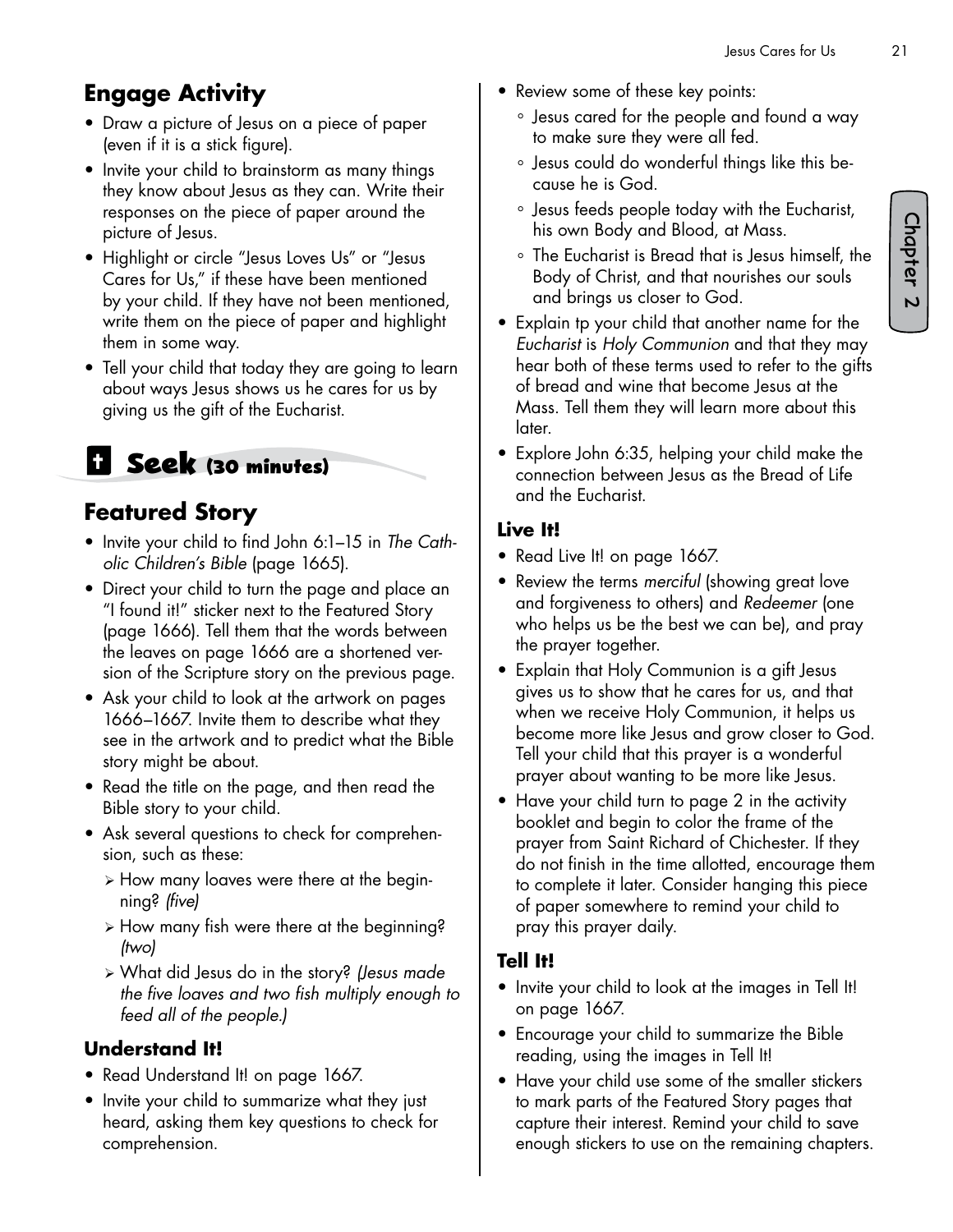# **Core Learning Activity**

#### **Keeping Sunday Holy**

- Remind your child that Sunday is a special day of the week because it (or Saturday evening) is the day when we go to Mass and receive Holy Communion.
- Encourage your child to think of ways that your family can keep Sunday holy. Ideas might include: go to Mass, pray together, spend fun time together, share a special meal, read the Bible together, and visit relatives.
- Give your child a blank piece of paper and crayons or markers, and encourage them to write "Special Sunday" at the top of the paper. Invite your child to draw a picture of one way your family can keep Sunday holy.
- Keep this paper at home in a place where your family can see it to remind you of the importance of Sunday.

# **Find (20 minutes)**

### **God's Treasure of the Eucharist**

- Tell your child that Jesus cares for us by feeding and nourishing us, like the huge crowd in the Bible story, in the Eucharist. Ask your child where we receive the Eucharist *(at Mass; in church).*  Explain that because of what takes place in the Mass, it is the most important celebration in the Catholic Church.
- Encourage your child to share some of the sights, sounds, prayers, and actions that they witness during Mass. It may be helpful to record their input under the following headings: *See*, *Hear*, *Pray*, *Do*.
- Explain that the Mass always includes four main parts. Write the following on the board: *Introductory Rites, Liturgy of the Word, Liturgy of the Eucharist, Concluding Rites.*
- Briefly explain the different parts of the Mass:
	- ¾ The **Introductory Rites** is the name for what occurs at the beginning of Mass. It includes a gathering song, a procession, the Sign of the Cross, a welcome from the priest, and a prayer asking for God's forgiveness.
- ¾ The **Liturgy of the Word** is the part of the Mass when we listen to the readings from the Bible, and the priest or deacon helps us understand the Bible readings. We also pray a prayer that expresses what we believe in as Catholics. Then we pray for the Church and for all people.
- ¾ The **Liturgy of the Eucharist** is the part of the Mass where the gifts of bread and wine become the Body and Blood of Jesus and we receive Holy Communion.
- ¾ The **Concluding Rites** occur at the end of the Mass, where the priest blesses us and reminds us that when we leave, we are called to serve God and others.
- Invite your child to turn to page 3 in the activity booklet. Have them look at that page and discuss with them the correct answers: *Introductory Rites = the procession, Liturgy of the Word = person reading from the ambo, Liturgy of the Eucharist = a girl receiving Holy Communion, Concluding Rites = priest holding his hand, offering a final blessing.* Encourage your child to draw lines to the correct images.

### **Lesson Wrap-Up**

- Invite your child to think back over all of the different things they did in this lesson, and invite them to share some of the key things they learned.
- Ensure that the following points are made, write them on the piece of paper, and circle them:
	- ° Jesus cares for us and for all people.
	- ° The Eucharist is a way Jesus shows his care for us.
	- ° The four parts of the Mass are Introductory Rites, Liturgy of the Word, Liturgy of the Eucharist, and Concluding Rites.
- Ask your child to place the chapter 2 sticker in the correct circle on the treasure map.